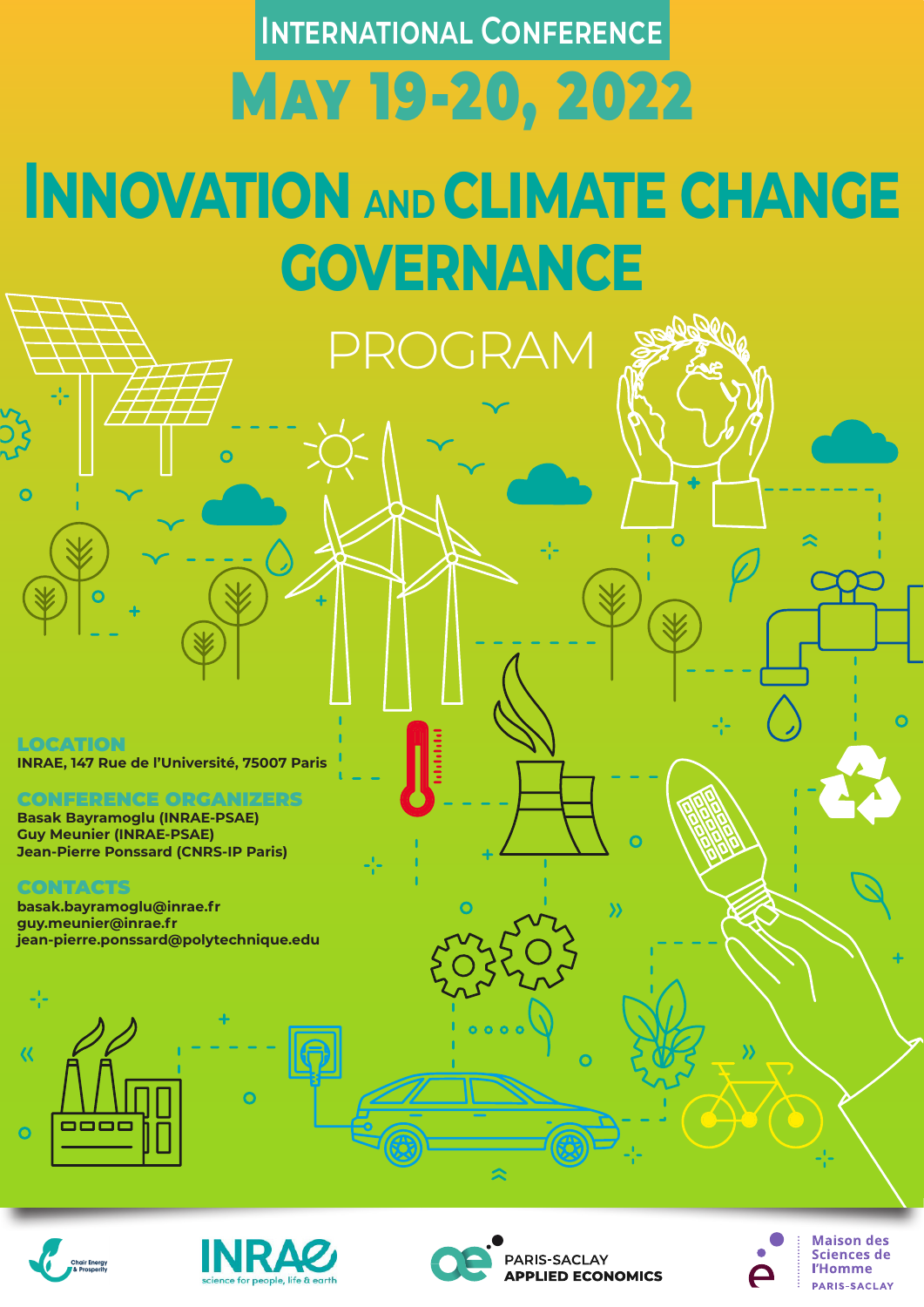

- **8:30-9:00** Participants welcome and registration
- **9:00-9:15** Welcome Address

### **9:15-11:15 INTELLECTUAL PROPERTY AND GREEN INNOVATION**

- **Amrita Raychaudhuri** (University of Winnipeg)  *Green technology, competition and patents*
- **Matthieu Glachant** (Mines Paris Tech)  *Intellectual property rights protection and the international transfer of low-carbon technologies*
- **Julie Lochard** (ERUDITE, UPEC):  *Does environmental regulation drive specialisation in green innovation?*
- **11:15-11:45** Coffee Break
- **11:45-12:45** PhD session 1
	- **Coline Metta-Versmessen** (Université Paris Dauphine, EDF R&D)  *Carbon Contracts for Differences for the development of low-carbon hydrogen in Europe*
	- **Valentin Lignau** (Université Paris Nanterre, EconomiX, Climate Economics Chair)  *Wind of Technical Change: Do Patent Matters?*

### **12:45-14h15** Lunch

# **14:15-16:15 TRANSITION DYNAMICS AND INNOVATION**

- **Erin Baker** (University of Massachusetts Amherst)  *Low carbon energy R&D portfolios that are robust when models and experts disagree*
- **Knut Rosendahl** (Norwegian University of Life Sciences)  *Directed technical change and the resource curse*
- **Rabah Amir** (University of Iowa)  *Optimal dynamic pricing of green goods under discounted network effects*
- **16:15-16:45** Coffee Break
- **16:45 17:45** PhD session 2 Hydrogen
	- **Albin Kasser** (Université Paris Saclay, INRAE-PSAE & ENGIE)  *A sustainable market niche for hydrogen in the transport sector?*
	- **Maryam Sadighi** (Université Paris-Saclay, Université d'Evry & ENGIE) *Cost-Benefit Analysis of Hydrogen for Energy Transition in Container Glass Sector: A Case Study*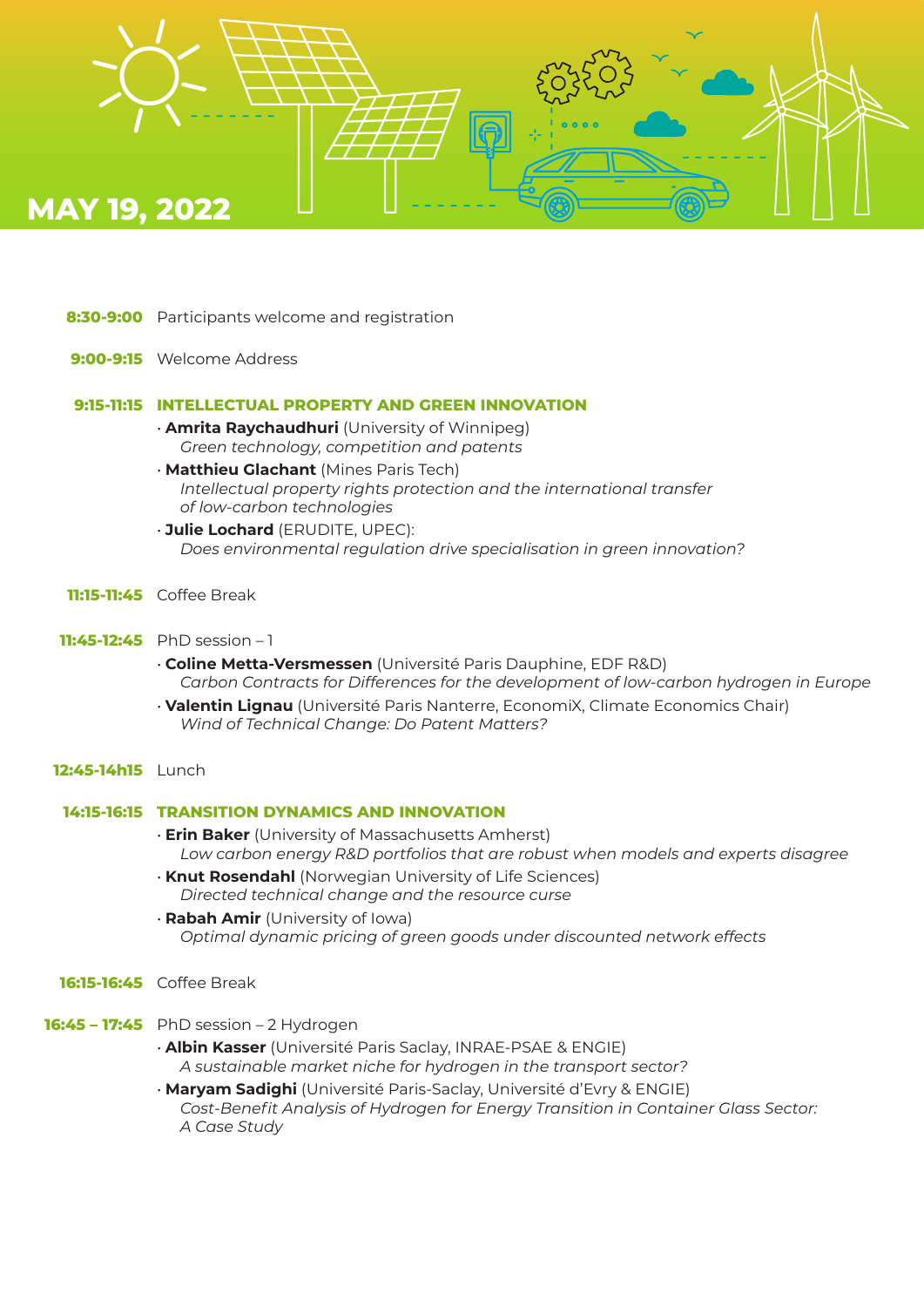

### **9:15-11:15 MULTILATERAL AGREEMENTS**

- **Scott Barett** (Columbia SIPA)  *Climate Technology Treaties*
- **Inmaculada Martínez-Zarzoso** (University of Göttingen & Universitat Jaume I)  *Technology Internationalisation and Trade Agreements*
- **Michael Finus** (Department of Economics, University of Graz)  *Global Climate Governance in the Light of Geoengineering: A Shot in the Dark?*
- **11:15-11:45** Coffee Break

# **11:45-12:45** PhD session – 3

- **Lucille Neumann-Noël** (Université Paris Saclay, INRAE PSAE) *Are international climate aid really climate-related? A new empirical analysis with new data.*
- **Ariane Bousquet** (Université Paris-Saclay, Université d'Evry, Renault R&D) *How do new electric vehicle business models affect the dynamics between the primary and secondary automotive markets?*

### **12:45-14h00** Lunch

# **14:00-16:00 SECTORAL POLICIES**

- **Timo Goeshl** (Heidelberg University)  *Accelerating consumer durable replacement in low-income households: Pecuniary and behavioral instruments*
- **Elisabeth Thuestad Isaksen** (Ragnar Frisch Centre for Economic Research in Oslo)  *Peer effects in green technology adoption: Evidence from electric vehicles*
- **Juan Pablo Montero** (Pontificia Universidad Católica de Chile)  *Pricing congestion to increase traffic: The case of Bogota*